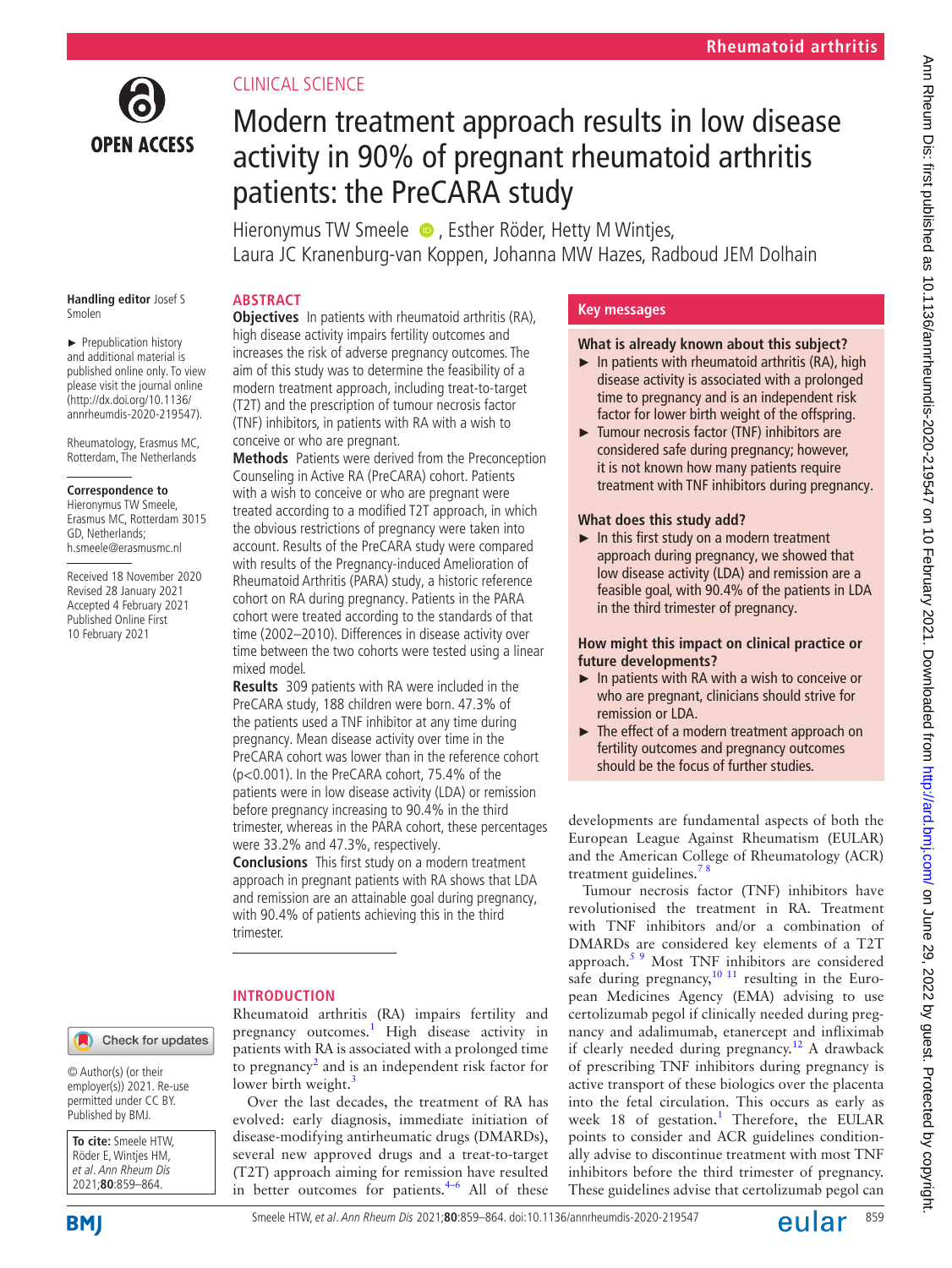# **Rheumatoid arthritis**

be continued throughout pregnancy.<sup>10 13</sup> To date, the effect of stopping TNF inhibitors during pregnancy on disease activity is not well established, and what treatment strategy should be followed after stopping TNF inhibitors during pregnancy is unknown.

The efficacy of T2T was demonstrated in previous studies; however, whether this approach is feasible in pregnant patients with RA is unknown. The primary aim of our study was to evaluate the feasibility of a modified T2T approach aiming for remission or low disease activity (LDA) in patients with RA with a wish to conceive or who are pregnant. The secondary aims were to determine the percentage of patients that require treatment with TNF inhibitors during pregnancy, and to investigate the effect of stopping TNF inhibitors during pregnancy on disease activity.

## **METHODS**

# **Patient population and data collection**

Patients were derived from the Preconception Counseling in Active RA (PreCARA) cohort (first inclusion 2011). The PreCARA cohort is an ongoing, prospective cohort study on inflammatory rheumatic diseases and pregnancy. Available data up to 1 October 2020 was used for analysis. The PreCARA study is performed in one tertiary referral hospital (Erasmus MC, Rotterdam) and registered on clinicaltrials.gov with reference number NCT01345071. For the current analysis, patients with RA who delivered and who had at least one visit post partum were used.

Patients were preferably included in the PreCARA study before they got pregnant. Study visits were scheduled every 3 months before conception, during each trimester, and at 6, 12 and 26 weeks post partum. At every visit, patients underwent joint examination, filled in questionnaires, blood was drawn and data on disease activity and frequencies and dosages of conventional synthetic DMARDs (csDMARDs) and biologic DMARDs (bDMARDs) were collected. Information on relevant medical history and previous medication use were collected at inclusion.

#### **PreCARA treatment protocol**

Patients in the PreCARA cohort were treated according to a modified T2T approach aimed at remission. In this protocol, the obvious restrictions of pregnancy, previous response on treatment, previous experienced side effects and patients preference were taken into account. Treatment was, if needed, intensified according to the T2T treatment approach at every study visit. In the PreCARA protocol, first, sulfasalazine and/or hydroxychloroquine were started. Followed by the addition of prednisone (preferably in a maximum daily dosage of 7.5mg) and/or a TNF inhibitor, preferably certolizumab pegol. Patients were allowed to get pregnant using the TNF inhibitor on which they enrolled in the cohort. TNF inhibitors were stopped during pregnancy at the gestational age as advised by the EULAR, $10$  and a switch to certolizumab pegol or prednisone was considered.

#### **Data analysis**

Disease activity was calculated using the Disease Activity Score with three variables: 28 swollen and tender joint count and C reactive protein (CRP) (DAS28CRP).<sup>[14 15](#page-5-8)</sup> We stratified disease activity states according to recommendations of the EULAR: remission (DAS28CRP≤2.6), LDA (2.6<DAS28CRP≤3.2), intermediate disease activity (3.2<DAS28CRP≤5.1) and high disease activity (DAS28CRP>5.1).<sup>[16](#page-5-9)</sup>

In line with previous literature, we assessed increase in disease activity between 6 and 12 weeks post partum based on the 'reversed' EULAR response criteria.

Results of the PreCARA study were compared with the results of the Pregnancy-induced Amelioration of Rheumatoid Arthritis (PARA) study, $17^{18}$  a historic reference cohort on RA during pregnancy with a similar study design (inclusion 2002–2010). Patients in the PARA cohort were visited at home and were treated by their own rheumatologist according to the standards of that time for pregnancy, mainly using sulfasalazine, prednisone or no medication. Treatment in this time period was characterised by cautious approach due to insufficient information with regard to breast feeding, gonadotoxic effects and long-term effects in children exposed to immunosuppressive drugs in utero.<sup>[19](#page-5-11)</sup>

#### **Statistical analysis**

Descriptive statistics are presented as numbers (n) and percentages (%). Values are given as mean±SD or median±IQR. We tested categorical data using  $\chi^2$  and Fisher's exact tests, continuous data using (paired) t-test, analysis of variance and Wilcoxon rank. A two-sided p value of <0.05 was considered significant.

Differences in disease activity over time between the cohorts were tested using linear mixed models with unstructured covariance and random variation within individuals and between individuals. Subgroup analysis for the disease course over time for the use of TNF inhibitors during pregnancy is performed by using linear mixed models with unstructured covariance and random variation within individuals and between individuals. Patients who used a TNF inhibitor at any point during pregnancy were considered TNF inhibitor users during pregnancy. All statistical analyses were performed using Stata V.15 (StataCorp-LP).

#### **Ethics**

This study was approved by the Erasmus MC ethics review board in compliance with Declaration of Helsinki. All patients gave their informed consent.

#### **Patient and public involvement**

Patients were involved in the design of the cohorts. We obtained input from patients in the design of the questionnaires, cohort materials and cohort management. We carefully assessed the burden on participating patients. We intend to share the results to participating patients and will appropriately disseminate the results.

#### **RESULTS**

A total of 587 patients with an inflammatory rheumatic disease, of which 309 women had RA, were included in the PreCARA cohort. 188 children were born (4 twins). A detailed description of the demographics of these women and a description of patients in the PARA cohort are given in [table](#page-2-0) 1.

#### **Medication use during pregnancy**

[Table](#page-2-1) 2 shows the medication used in the PreCARA cohort. Eleven patients (6.0%) did not use any DMARDs during pregnancy. Sulfasalazine, hydroxychloroquine, prednisone and certolizumab pegol were the most commonly used DMARDs. The median daily dosage of prednisone in the third trimester of pregnancy was 5mg (IQR 5–7.5mg), 19.0% of the patients used a dosage of >7.5mg at at least one timepoint during pregnancy. The median daily dosage, for the same period, of hydroxychloroquine was 200mg (IQR 200–400mg) and of sulfasalazine was 2000mg (IQR 1000–2000mg).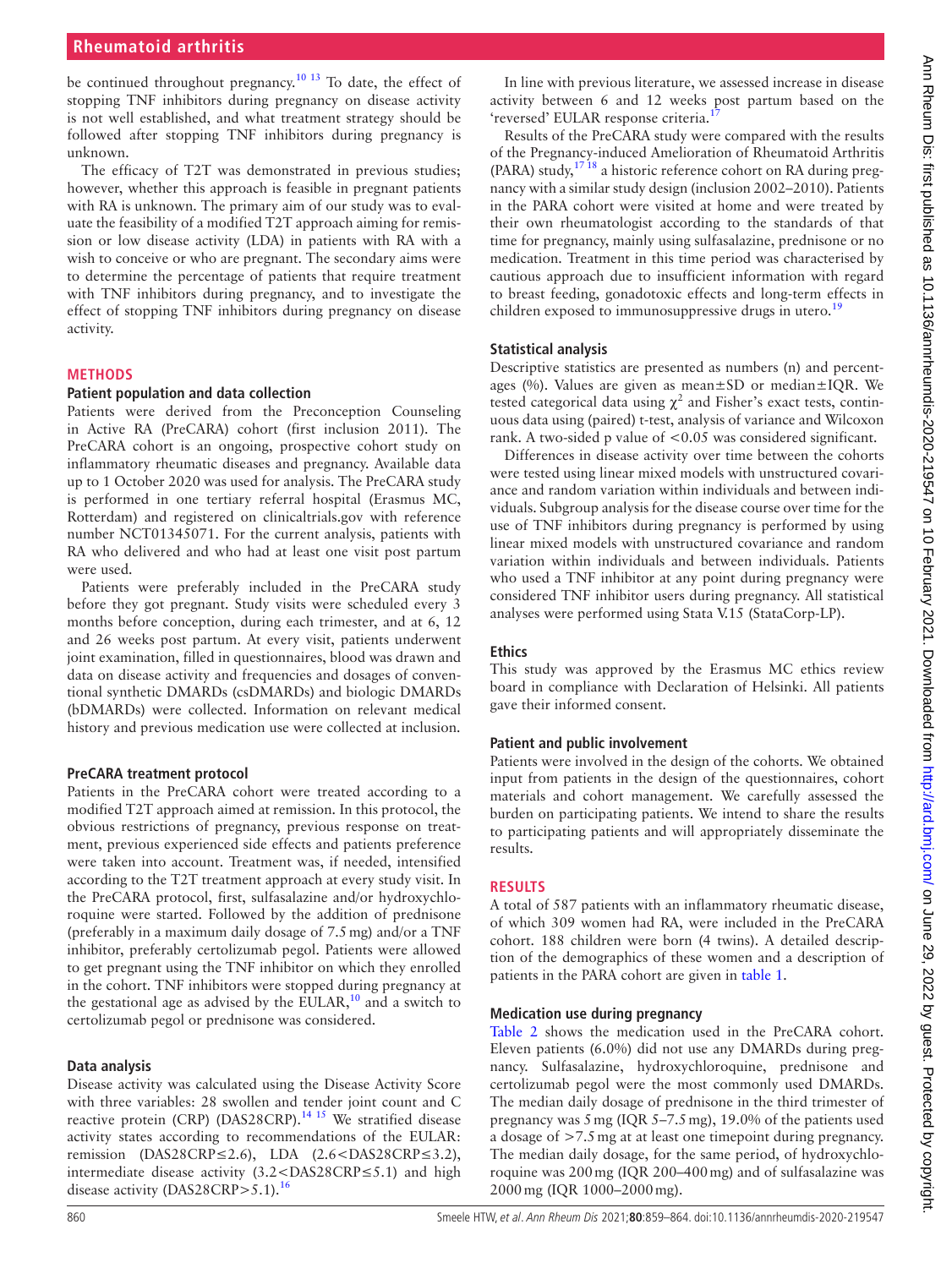<span id="page-2-0"></span>**Table 1** Clinical and demographic features of patients with rheumatoid arthritis included in the PreCARA cohort (n=184) and PARA cohort (n=253) that were used for the current data analysis

| Variable                                                                       | <b>PreCARA cohort</b> | <b>PARA cohort</b> | P value |
|--------------------------------------------------------------------------------|-----------------------|--------------------|---------|
| Mean age at delivery, years (SD)                                               | 32.8(3.9)             | 32.7(3.8)          | 0.88    |
| Median disease duration at first visit, years (IQR)                            | $6.8(3.7-10.7)$       | $4.9(2.2 - 9.7)$   | 0.009   |
| Erosive disease, n (%)                                                         | 52(28.3)              | 161(63.7)          | < 0.001 |
| Rheumatoid factor positive and/or ACPA positive, n (%)                         | 164 (89.1)            | 176 (71.8)         | < 0.001 |
| Nulliparity, n (%)                                                             | 81(44.0)              | 126 (49.8)         | 0.23    |
| Education level, years of education (SD)                                       | 15.9(3.5)             | 15.0(3.0)          | 0.02    |
| Number of different DMARDs prescribed prior to inclusion in the cohort (IQR)   | $3(2-4)$              | $2(1-3)$           | < 0.001 |
| Number of different csDMARDs prescribed prior to inclusion in the cohort (IQR) | $2(2-3)$              | $2(1-2)$           | < 0.001 |
| Number of different bDMARDs prescribed prior to inclusion in the cohort (IQR)  | $1(0-2)$              | $0(0-0)$           | < 0.001 |

ACPA, anti-citrullinated protein antibody; bDMARDs, biologic disease-modifying antirheumatic drugs; csDMARDs, conventional synthetic disease-modifying antirheumatic drugs; DMARDs, disease-modifying antirheumatic drugs.

## **TNF-inhibitor use during pregnancy**

Eighty-seven patients (47.3%) used a TNF inhibitor at any time during pregnancy. The most frequently used TNF inhibitor was certolizumab pegol. A total of 26 patients stopped treatment with a TNF inhibitor during pregnancy: adalimumab n=4, infliximab n=7, etanercept n=13, certolizumab pegol n=4. After stopping their TNF, inhibitor, 17 patients (65.4%) used prednisone in the third trimester of pregnancy. Thirteen patients with RA switched their type of TNF inhibitor during pregnancy: switch from adalimumab to certolizumab pegol, n=4; switch from etanercept to certolizumab pegol  $n=5$ ; switch from infliximab to certolizumab pegol  $n=4$ . The median number of weeks of gestation when treatment with infliximab was stopped was 15.3 weeks (IQR 12.7–20.3 weeks), for adalimumab this was 18.4 weeks (IQR 16.9–19.5 weeks), for etanercept 23.4 weeks (IQR 9.9–26.9 weeks) and for certolizumab pegol 35.6 weeks (IQR 26.3–37.4 weeks).

In the third trimester of pregnancy, TNF inhibitors (number of patients that used TNF inhibitors in the third trimester=56) were in 62.5% of the patients combined with sulfasalazine, in 46.4% of the patients with hydroxychloroquine and in 35.7% with prednisone. Twenty-five patients (44.6%) used both sulfasalazine and hydroxychloroquine combined with their TNF inhibitor (with or without prednisone). In patients that did not use a TNF inhibitor (n=116) in the third trimester, sulfasalazine,

hydroxychloroquine and prednisone were frequently used in combination. Further,  $30.2\%$  of the patients (n=35) used sulfasalazine, hydroxychloroquine and prednisone in combination, while 32.8% of the patients (n=38) used sulfasalazine and hydroxychloroquine without prednisone.

# **Medication use in the historic reference cohort**

In this cohort of patients, 41.2% did not use any DMARDs during pregnancy [\(table](#page-3-0) 3). Patients in the PARA cohort were usually on stable medication: 85% of the patients used the same medication in the first trimester of pregnancy compared with the prepregnancy visit. Prednisone and sulfasalazine were most frequently prescribed during pregnancy. The median daily dosage of prednisone was 7.5mg (IQR 5–10mg), 70.6% of the patients used a dosage of  $>7.5$  mg at at least one timepoint during pregnancy. Sulfasalazine was used by 63 (25.7%) patients in the third trimester, in 2 (3.2%) patients sulfasalazine was combined with hydroxychloroquine and in 23 (36.5%) patients with prednisone.

## **Disease activity during pregnancy**

Disease activity did not change during pregnancy and postpartum in the PreCARA-cohort ([figure](#page-3-1) 1).

<span id="page-2-1"></span>

| The percentage of patients in the PreCARA cohort using certain medication during pregnancy (total number of patients=184)<br>Table 2 |                                                           |                                                |                               |                                                              |                                                     |                                                                       |                                  |
|--------------------------------------------------------------------------------------------------------------------------------------|-----------------------------------------------------------|------------------------------------------------|-------------------------------|--------------------------------------------------------------|-----------------------------------------------------|-----------------------------------------------------------------------|----------------------------------|
| Medication                                                                                                                           | Last visit<br>before<br>pregnancy<br>$n$ (%)<br>$N = 116$ | 1st trimester<br>visit<br>$n$ (%)<br>$N = 167$ | visit<br>$n$ (%)<br>$N = 174$ | 2nd trimester 3rd trimester<br>visit<br>$n$ (%)<br>$N = 172$ | 6 weeks<br>postpartum visit<br>$n$ (%)<br>$N = 170$ | 12 weeks<br>postpartum visit postpartum visit<br>$n$ (%)<br>$N = 153$ | 26 weeks<br>$n$ (%)<br>$N = 125$ |
| Methotrexate                                                                                                                         | 2(1.7)                                                    | $\mathbf{0}$                                   | $\mathbf{0}$                  | $\mathbf{0}$                                                 | 27(15.9)                                            | 34(22.2)                                                              | 31(24.8)                         |
| Leflunomide                                                                                                                          | 0                                                         | $\mathbf 0$                                    | 0                             | $\mathbf{0}$                                                 | 1(0.6)                                              | 2(1.3)                                                                | 3(2.4)                           |
| Hydroxychloroquine                                                                                                                   | 77 (66.4)                                                 | 96(57.5)                                       | 94 (54.0)                     | 93(54.1)                                                     | 97(57.1)                                            | 88 (57.5)                                                             | 70(56.0)                         |
| Sulfasalazine                                                                                                                        | 76 (65.6)                                                 | 103(61.7)                                      | 104 (59.8)                    | 103 (59.8)                                                   | 104(61.2)                                           | 95(62.1)                                                              | 79 (63.2)                        |
| Prednisone                                                                                                                           | 53 (45.7)                                                 | 69(41.3)                                       | 67(38.5)                      | 72 (41.9)                                                    | 67 (39.4)                                           | 60(39.2)                                                              | 46 (36.8)                        |
| Azathioprine                                                                                                                         | 1(0.9)                                                    | 3(1.8)                                         | 3(1.7)                        | 3(1.7)                                                       | 1(0.6)                                              | 2(1.3)                                                                | 1(0.8)                           |
| Certolizumab pegol                                                                                                                   | 31(26.7)                                                  | 38(22.8)                                       | 48 (27.6)                     | 50(29.1)                                                     | 47(27.7)                                            | 46(30.1)                                                              | 38(30.4)                         |
| Adalimumab                                                                                                                           | 8(6.9)                                                    | 8(4.8)                                         | 0                             | 0                                                            | 5(2.9)                                              | 6(3.9)                                                                | 7(5.6)                           |
| Etanercept                                                                                                                           | 19(16.4)                                                  | 20(12.0)                                       | 19(10.9)                      | 6(3.5)                                                       | 19(11.2)                                            | 22(14.4)                                                              | 16(12.8)                         |
| Infliximab                                                                                                                           | 11(9.5)                                                   | 11(6.6)                                        | 4(2.3)                        | 0                                                            | 1(0.6)                                              | 2(1.3)                                                                | 1(0.8)                           |
| Tocilizumab                                                                                                                          | 2(1.7)                                                    | $\mathbf{0}$                                   | $\mathbf{0}$                  | $\mathbf{0}$                                                 | 4(2.4)                                              | 4(2.6)                                                                | 6(4.8)                           |
| Golimumab                                                                                                                            | 0                                                         | 0                                              | 0                             | 0                                                            | 0                                                   | 0                                                                     | 1(0.8)                           |
| Abatacept                                                                                                                            | $\mathbf{0}$                                              | $\mathbf{0}$                                   | $\mathbf{0}$                  | $\mathbf{0}$                                                 | 1(0.6)                                              | 2(1.3)                                                                | 2(1.6)                           |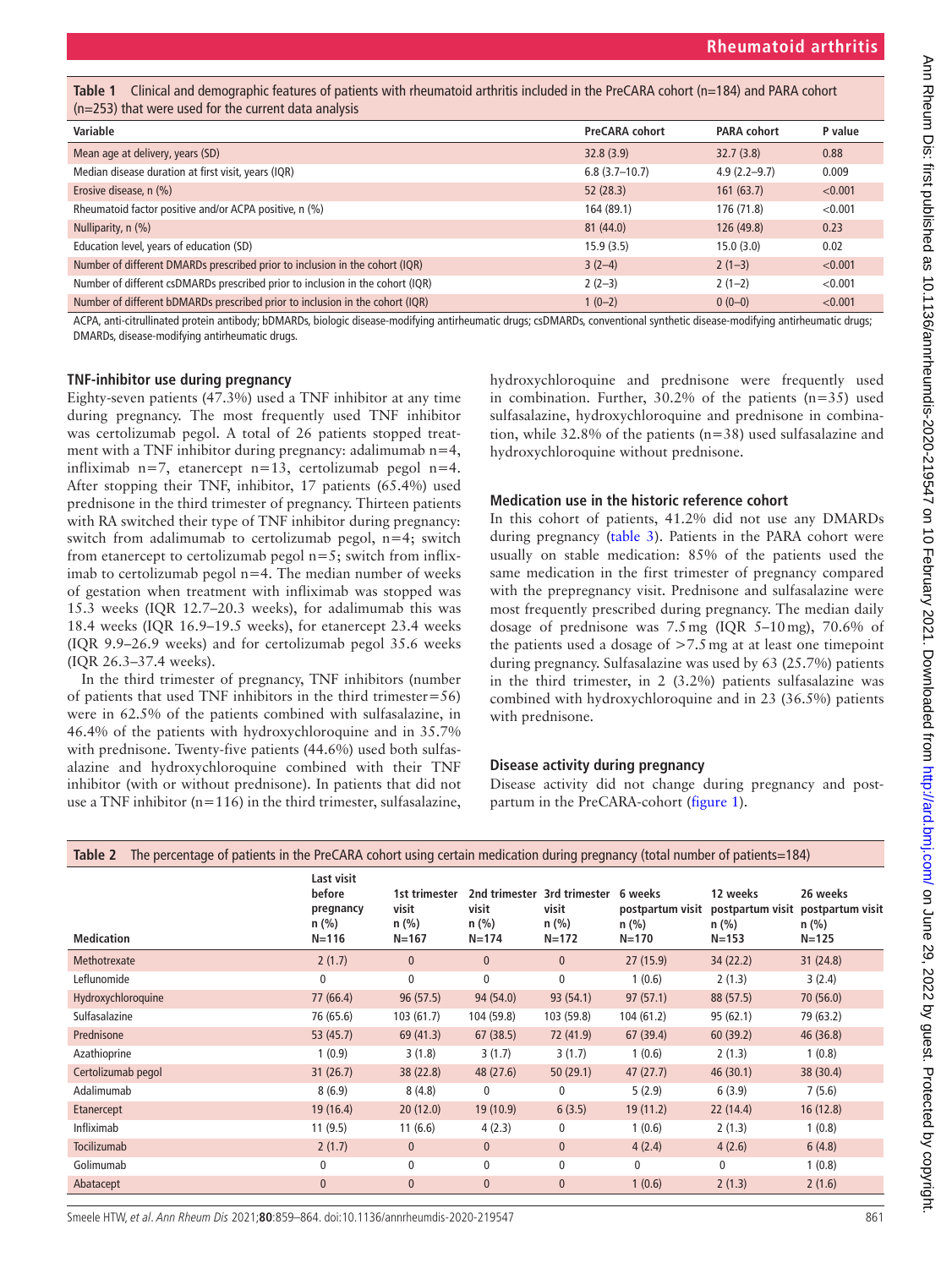<span id="page-3-0"></span>**Table 3** The percentage of patients in the PARA cohort, a historic reference cohort (2002–2010), using certain medication during pregnancy (total number of patients=253)

| <b>Medication</b>  | <b>Before</b><br>pregnancy<br>visit<br>$n$ (%)<br>$N = 124$ | 1st trimester<br>visit<br>$n$ (%)<br>$N = 213$ | 2nd trimester<br>visit<br>$n$ (%)<br>$N = 232$ | 3rd trimester<br>visit<br>$n$ (%)<br>$N = 245$ | 6 weeks<br>postpartum visit<br>$n$ (%)<br>$N = 239$ | 12 weeks<br>$n$ (%)<br>$N = 240$ | 26 weeks<br>postpartum visit postpartum visit<br>$n$ (%)<br>$N = 222$ |
|--------------------|-------------------------------------------------------------|------------------------------------------------|------------------------------------------------|------------------------------------------------|-----------------------------------------------------|----------------------------------|-----------------------------------------------------------------------|
| Methotrexate       | $\mathbf{0}$                                                | $\mathbf{0}$                                   | $\mathbf{0}$                                   | $\mathbf{0}$                                   | 45 (18.8)                                           | 73 (30.4)                        | 89 (40.0)                                                             |
| Leflunomide        | $\mathbf{0}$                                                | $\mathbf{0}$                                   | $\mathbf{0}$                                   | 0                                              | $\mathbf{0}$                                        | 3(1.3)                           | 4(1.8)                                                                |
| Hydroxychloroquine | 8(6.5)                                                      | 5(2.3)                                         | 5(2.2)                                         | 4(1.6)                                         | 10(4.2)                                             | 19(7.9)                          | 18(8.1)                                                               |
| Sulfasalazine      | 42 (33.9)                                                   | 61(28.6)                                       | 65 (28.0)                                      | 63(25.7)                                       | 64 (26.8)                                           | 73 (30.4)                        | 70 (31.5)                                                             |
| Prednisone         | 52(41.9)                                                    | 80(37.6)                                       | 87(37.5)                                       | 87(35.5)                                       | 85 (35.6)                                           | 89 (37.1)                        | 78 (35.1)                                                             |
| Azathioprine       | 2(1.6)                                                      | 1(0.5)                                         | 1(0.4)                                         | 1(0.4)                                         | 3(1.3)                                              | 2(0.8)                           | 2(0.9)                                                                |
| Adalimumab         | $\mathbf{0}$                                                | $\mathbf{0}$                                   | $\mathbf{0}$                                   | $\mathbf{0}$                                   | 5(2.1)                                              | 7(2.9)                           | 12(5.4)                                                               |
| Infliximab         | $\mathbf{0}$                                                | 0                                              | $\mathbf{0}$                                   | 0                                              | 1(0.4)                                              | 2(0.8)                           | 3(1.4)                                                                |
| Etanercept         | $\Omega$                                                    | $\mathbf{0}$                                   | $\mathbf{0}$                                   | $\mathbf{0}$                                   | 7(2.9)                                              | 14(5.8)                          | 13(5.9)                                                               |

The medication that is not listed in this table was not prescribed during this study period.

Mean DAS28CRP before pregnancy in the historic reference cohort was 3.73 (SD 1.18) and decreased during pregnancy to DAS28CRP 3.35 (SD 1.12) in the third trimester. Disease activity increased in the postpartum period, the highest observed DAS28CRP 3.78 was at 12 weeks post partum (SD 1.28) ([figure](#page-3-1) 1).

Disease activity over time in the PreCARA cohort was statistically significantly lower than in the historic reference cohort  $(p<0.001)$ . Also, mean disease activity at every different timepoint in the PreCARA cohort was statistically significant lower  $(p<0.001)$ .

The percentage of patients in remission or LDA in the PreCARA cohort was significantly higher at all timepoints during follow-up compared with the PARA cohort ( $p < 0.001$ ) ([figure](#page-3-2) 2). In the PreCARA cohort, the total number of patients in remission and LDA increased from 64.8% and 75.4% at inclusion to 76.1% and 90.4%, respectively, in the third trimester. The number of patients in remission remained stable post partum. The percentage of patients in different disease activity states was different between the PreCARA cohort and the PARA cohort at all timepoints ( $p < 0.001$ ) ([figure](#page-3-2) 2).



<span id="page-3-1"></span>cohort (modern treatment approach cohort) and the PARA cohort (historic reference cohort). The x-axis displays specific timepoints before, during and after pregnancy, and the y-axis represents mean (SD) disease activity. Mean disease activity over time in the PreCARA cohort was lower than in the reference cohort (p<0.001).

# **TNF-inhibitor use and disease activity during pregnancy**

Stratified analysis showed no statistically significant difference in disease activity in the third trimester of pregnancy between patients that switched their TNF inhibitor to certolizumab pegol during pregnancy  $(n=13, DAS28CRP 2.17 (SD 0.73))$  versus patients that stopped their TNF inhibitor and used prednisone  $(n=17, DAS28CRP 2.63 (SD 0.69))$  versus patients that used certolizumab pegol throughout pregnancy (n=30, DAS28CRP 2.18 (SD 0.63)), versus patients that stopped their TNF inhibitor and did not use certolizumab pegol nor prednisone (n=8, DAS28CRP 2.23 (SD 0.67)), p=0.13.

Disease activity over time did not differ between patients who used a TNF inhibitor during pregnancy (any use during pregnancy) and patients who did not  $(p=0.14)$  [\(online supplemental](https://dx.doi.org/10.1136/annrheumdis-2020-219547) [figure 1\)](https://dx.doi.org/10.1136/annrheumdis-2020-219547).

## **Disease activity increase post partum**

Not one patient in the PreCARA cohort experienced a severe increase in disease activity post partum, 12.2% of the patients in this cohort experienced a moderate increase. These rates were 5.7% (vs PreCARA cohort, p=0.01) and 21.0%(vs PreCARA cohort, p=0.18) in the PARA cohort, respectively.



<span id="page-3-2"></span>**Figure 2** Bar charts showing disease activity states DAS28CRP scores for the PARA cohort (historic reference cohort) (A) and the PreCARA cohort (modern treatment approach cohort) (B). The x-axis displays the specific timepoints before, during and after pregnancy, and the y-axis shows the percentage of patients in the different disease activity states. The percentage of patients in moderate or high disease activity was higher at all timepoints in the historic reference cohort compared with the modern treatment approach cohort (p<0.001).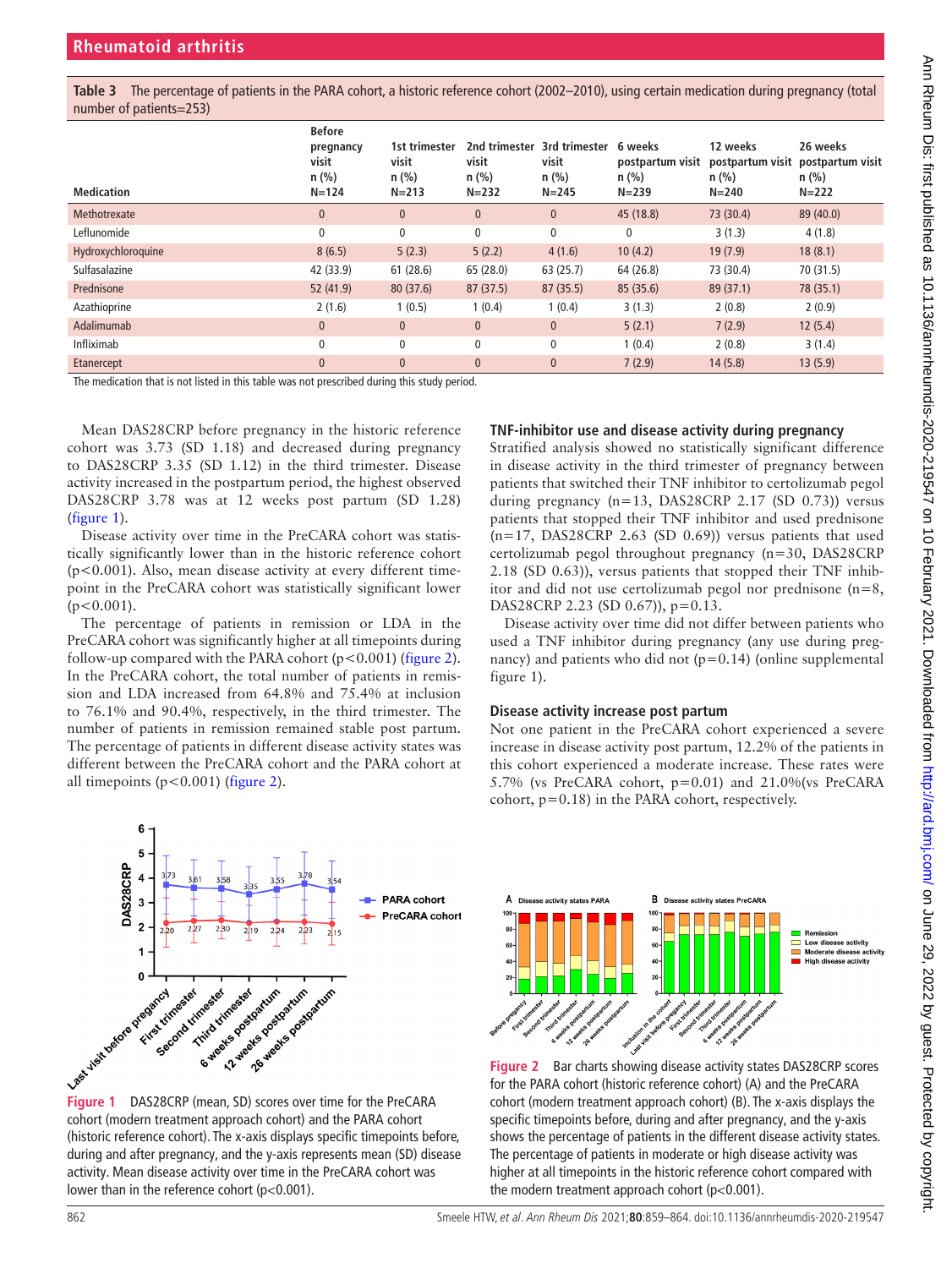# **DISCUSSION**

Until recently, rheumatologists assumed that almost all patients with RA reach a state of remission during pregnancy independent of treatment; however, more literature shows that over half of the patients still has active disease during pregnancy.<sup>1 17 20</sup> This highlighted the need for improved care. Our study was the first to evaluate a T2T approach, with the use of TNF inhibitors, low dose prednisone and a combination of DMARDs, in patients with RA with a wish to conceive or get pregnant. Our results show that entering pregnancy in LDA or remission, as advised by ACR guidelines, is attainable when applying T2T. Over 80% of the patients in our study was in LDA at their last visit before pregnancy. Moreover, we showed that applying a T2T approach results in LDA during pregnancy and post partum in a vast majority of patients with RA.

Half of the patients in our study were able to get in LDA or remission using only csDMARDs or prednisone. In a large percentage of the patients, csDMARDs were prescribed in combination. The percentage of patients on prednisone during pregnancy was comparable between our modern treatment approach cohort and the historic reference cohort. However, the dosage of prednisone that was used during pregnancy was considerably lower in the modern treatment approach cohort. In this cohort, it was chosen to preferably prescribe a maximum dosage of 7.5mg to limit the risk of fertility problems, premature birth, gestational diabetes and high blood pressure since higher doses of prednisone are associated with these complications during pregnancy.<sup>121</sup>

We showed that TNF inhibitors were efficacious during pregnancy, no significant difference in disease activity over time between patients that used a TNF inhibitor during pregnancy and patients who used csDMARDs were observed. Patients that were included in our cohort were allowed to get pregnant using their own TNF inhibitor in order to prevent an increase in disease activity by switching therapy. We did, however, observe a larger percentage of patients using certolizumab pegol at inclusion in our cohort (21.2%) than one can expect from the usual Dutch RA patient population. $^{22}$  This could be caused by a switch to certolizumab pegol already before referral to our specialised clinic, since literature shows no to minimal placental transfer of certolizumab pegol during pregnancy.[23](#page-5-13) During pregnancy, TNF inhibitors were stopped at the gestational age advised by the EULAR. Due to reports on high bioavailability of infliximab during pregnancy, it was later chosen to stop infliximab preferably before week 16 of gestation in line with British Society of Rheumatology guidelines.<sup>24</sup> After stopping a TNF inhibitor during pregnancy, a switch to certolizumab pegol or prednisone was considered to prevent a possible increase in disease activity. Based on expert opinion, certolizumab pegol was arbitrarily stopped at 38 weeks of gestational age in order to minimise maternal infectious complications during delivery. This expert opinion was formed based on guidelines to withhold treatment with a TNF inhibitor before surgery. $25$  TNF inhibitors could be restarted 1 week after a vaginal delivery and 2weeks after a caesarean section. After delivery, there was no specific preference for one certain TNF inhibitor. However, patients got counselling on breast feeding and many preferred certolizumab pegol due to its robust pharmacokinetic data for use during breast feeding[.26](#page-5-16) According to guidelines, no woman that breast fed used methotrexate. Children that were exposed to TNF inhibitors in utero were vaccinated in line with the Dutch national vaccination policy, in which the first live inactivated vaccine is administered at 14 months. No exceptions for any of the TNF inhibitors were made.

We observed, based on a low number of observations, no statistically significant difference in disease activity between patients that switched TNF-inhibitor treatment during pregnancy and patients that stopped TNF-inhibitor treatment all together. However, this

observation is confounded by indication: TNF inhibitors were stopped only in those patients in complete remission after careful consideration of the treating physician and in consultation with the patient. Although TNF inhibitors were stopped, many patients used other medication like prednisone. These results show that physicians are able to distinguish between those patients that have calm disease during pregnancy in which TNF inhibitors can be stopped and patients that, despite having LDA, do require a switch in medication during pregnancy to prevent an increase in disease activity. Our results should not be interpreted as if TNF inhibitors can be stopped during pregnancy without an increased risk of increase in disease activity.

Patients with RA have an increased risk of a flare in disease activity after delivery,<sup>120</sup> not one patient in our modern treatment approach cohort experienced a severe increase in disease activity post partum. In the absence of well-defined criteria, we used criteria based on the 'reversed' EULAR response criteria. However, we should note that RA flares are complex, and comprehend more than an increase in disease activity as measured by a physician.<sup>27</sup>

Also, mean disease activity post partum was not different from mean disease activity during pregnancy. This indicates that applying T2T and an immediate restart of medication after delivery may help to prevent an increase in disease activity post partum.

The PreCARA study was designed as an observational study reflecting daily clinical practice in a specialised centre for arthritis and systemic autoimmune disorders and pregnancy. The selection of patients was therefore different from randomised controlled trials (RCTs), like the TICORA trial, $6$  on which the most evidence on T2T is based. Comparing our results with the results of these RCTs might not be appropriate. In previously published studies on T2T in daily clinical practice, the percentage of patients in remission after an extensive follow-up period varies between  $52\%$  and  $62.6\%$ .<sup>[28 29](#page-5-19)</sup> The percentage of patients in remission in our study increased from 62.8% at inclusion in the cohort to 74.4% in the third trimester of pregnancy. And although our study cannot be compared directly to these studies, it underscores that in pregnant patients with RA, a T2T approach is feasible too.

Some limitations of our study need to be considered. We compared the results of our modern treatment approach cohort with the results of a historic cohort. Patient characteristics in this historic cohort are slightly different compared with the current patient population. Second, our study could have suffered from selection bias. Our study was performed in one tertiary referral centre, which could have resulted in an over-representation of patients with more severe disease. The significant difference in percentage of patients that had RF or anti-citrullinated protein antibody (ACPA) antibodies in the PreCARA cohort could indicate that this type of bias has occurred. Yet, we showed that even in these patients with more severe disease, LDA during pregnancy is attainable. Furthermore, based on the nature of our study, it was impossible to show that either T2T or new targeted therapies such as TNF inhibitors or combination therapy, or all were responsible for the improved disease outcomes during pregnancy.

We presented in our study only those patients who got pregnant. It is reasonable to speculate that there is an over-representation of patients in LDA or remission in the current study, since active disease is associated with a longer time to pregnancy.<sup>2</sup> However, for those patients that did not get pregnant, the mean DAS28CRP of all visits during their wish to conceive was 2.36 (SD 1.00). Therefore, we conclude that selection bias based on disease activity is not a relevant factor in our study.

Our study has several strengths. This is the first study to prospectively collect results of a T2T approach in a large cohort of pregnant patients with RA. And, the study was performed in only one tertiary Ann Rheum Dis: first published as 10.1136/anntheumdis-2020-219547 on 10 February 2021. Downloaded from http://ard.brw. 2002 by guest. Protected by copyright Ann Dis: first published as 10.1136/annrheumdis-2020-219547 on 10 February 2021. Downloaded from Dittp://ard.bmj.com/ on June 29, 2022 by guest. Protected by copyright.